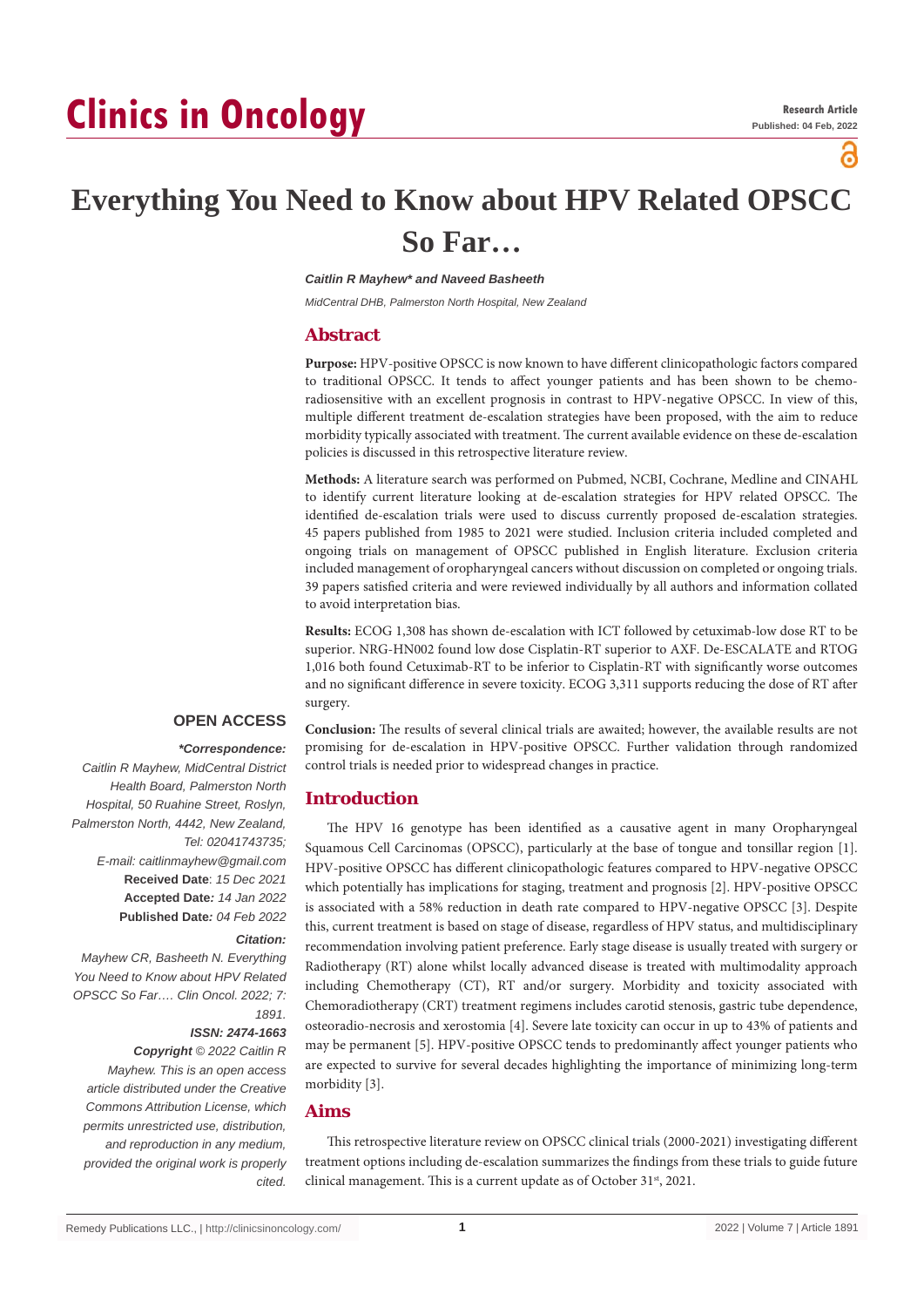# **Methods and Materials**

A literature search was performed on Pubmed, NCBI, Cochrane, Medline and CINAHL to identify current literature looking at de-escalation strategies for HPV related OPSCC. The identified de-escalation trials were used to discuss currently proposed deescalation strategies. 45 papers published from 1985 to 2021 were studied. Inclusion criteria included completed and ongoing trials on management of OPSCC published in English literature. Exclusion criteria included management of oropharyngeal cancers without discussion on completed or ongoing trials. 39 papers satisfied criteria and were reviewed individually by all authors and information collated to avoid interpretation bias.

# **De-Escalation Strategies**

HPV-positive OPSCC has been shown to be chemo-radiosensitive with better treatment response [6] and significantly improved 5 year overall survival rate (5yr OS) compared to HPV-negative OPSCC.

ECOG 2399, found a better response rate in HPV-positive OPSCC compared to HPV-negative OPSCC (84% *vs.* 57%) following paclitaxel+carboplatin Induction Chemotherapy (ICT) then concurrent Cisplatin+RT standard fractionation (SFX 70Gy/35# 7 weeks) if a partial or complete response was observed. HPV-positive OPSCC also had a significantly better progression free survival with 2 year overall survival rate (2yr OS) of 95% compared to 62% [7].

CRT is associated with significant morbidity and toxicity. As HPV related OPSCC has been shown to be chemo-radiosensitive various treatment de-escalation strategies have been proposed for patients with HPV-positive OPSCC with the aim of reducing morbidity and toxicity associated with CRT without altering the improved Overall Survival (OS) seen in these patients who are typically young and expected to survive for many decades.

# **Chemotherapy: Less Toxic Systemic Agent**

#### **Cisplatin+Radiotherapy** *vs.* **Cetuximab+Radiotherapy**

One of the strategies proposed involves substituting Cisplatin+RT with Cetuximab+RT, an EGFR targeted antibody, in HPV-positive OPSCC. Findings from Bonner et al. [8] suggest concurrent Cetuximab+RT is effective in the treatment of locally advanced head and neck SCC. Cetuximab+RT had a better outcome in patient groups with OPSCC,  $\leq 65$  years old, early T stage, advanced N stage and high performance score. Although HPV status of participants was not assessed specifically, the majority of patients with better outcome from Cetuximab+RT were HPV-positive OPSCC.

This has been further investigated with a number of phase 3 clinical trials comparing concurrent Cetuximab+RT with Cisplatin+RT in HPV p16 positive OPSCC, based on the assumption that Cetuximab has a comparable efficacy with lower toxicity. This includes both RTOG-1016 and de-escalate which have similar methodology allowing for direct comparison between them both [9,10].

However, findings of RTOG 1016, a multicentre, RCT, phase 3 completed trial (USA, 2019) were in striking contrast with Bonner et al. [8] and reported that the 5yr OS rate was significantly better in the Cisplatin+RT Accelerated Intensity Modulated Radiotherapy (AFX IMRT) group compared to the Cetuximab+RT AFX IMRT group (5yr OS 84.6% *vs.* 77.9%). Progression Free Survival (PFS) was significantly better in the Cisplatin+RT group compared to the Cetuximab+RT group (PFS 78.4% *vs.* 67.3%) [9].

De-escalate, a multicentre, RCT, phase 3 completed trial (UK, Ireland, Netherlands 2018) supports findings of RTOG 1016. The 2 yr OS rate for all stages were reported to be significantly better in the Cisplatin+RT SFX IMRT group compared to the Cetuximab+RT SFX IMRT group (2 yr OS 97.5% *vs.* 89.4%). In early stage HPV positive OPSCC, 2 yr OS was found to be less significant between the Cisplatin+RT group and the Cetuximab+RT group (2 yr OS 98% *vs.* 93%). However, for advanced HPV positive OPSCC, the OS was greater in the Cisplatin+RT group compared to the Cetuximab+RT group (2 yr OS 69.5% *vs.* 23%). PFS was found to be better in the Cisplatin+RT group. The 2 year recurrence rate was significantly lower in the Cisplatin+RT group compared to the Cetuximab+RT group (2 year recurrence rate 6% *vs.* 16.1%). In addition, no significant difference in rates of severe toxicity was observed between the groups  $[10]$ .

TROG 12.01, a multicentre, RCT, phase 3 completed trials (Australia, NZ 2021) also supports these findings. The 3 yr Failure Free Survival (FFS) was found to be significantly better in the Cisplatin-RT group compared to the Cetuximab-RT group (3 yr FFS 93% *vs.* 80%) [11].

The results of these trials should be interpreted with caution as it included OPSCC exclusive of HPV p16 status. Hence it is invaluable to maximize use of advanced investigation tools including ISH, PCR and E6/E7 antibody to confirm OPSCC attributable to HPV. Moreover, Cetuximab+RT may not be the optimum treatment for virally induced OPSCC [12]. Both RTOG 1016 and De-escalate have shown inferior survival rates with Cetuximab+RT in HPV positive OPSCC.

The findings of the de-escalate trial were presented at ESMO Congress in 2018. As HPV-positive OPSCC patients tend to be younger with a good prognosis, de-escalation of treatment to a less toxic agent with non-inferior outcomes was investigated. Cetuximab had been proposed on the hypothesis that it is less toxic and as effective as Cisplatin-RT. However, de-escalate has disproven this and the recommendation is continued use of Cisplatin-RT in HPVpositive OPSCC, unless elderly or intolerant of platinum, as it has similar rates of toxicity to Cetuximab-RT with better survival and lower rate of locoregional recurrence and distant metastasis [13,14] (Table 1).

Intratumoural Immune Cell (ITIC) CD103 expression, a marker of tissue resident memory T cells, was later quantified on immunohistochemistry from participants in de-escalate and TROG 12.01. High risk HPV OPSCC patients with high CD103 expression (>30%) was compared with low risk HPV OPSCC patients with low CD103 expression (<30%). Cisplatin+RT was found to be good for low risk HPV OPSCC with either low or high CD103. Cetuximab+RT was found to be good for low risk HPV OPSCC with high CD103 with better 3 yr FFS (92%) and 3 yr OS (100%) independent of stage. This

**Table 1:** Comparison table on cetuximab studies.

|                        | Favoring Cetuximab Less/Not in Favor of Cetuximab             |  |  |
|------------------------|---------------------------------------------------------------|--|--|
| 1. IMCL-9815 trial [8] | 1. De-escalate                                                |  |  |
|                        | 2. RTOG-1016                                                  |  |  |
|                        | 3. TROG 12.01                                                 |  |  |
|                        | 4. RTOG-0522 (prospective trial with mainly HPV-<br>negative) |  |  |
|                        | 5. DeLOS-II (prospective trial with mainly HPV-negative)      |  |  |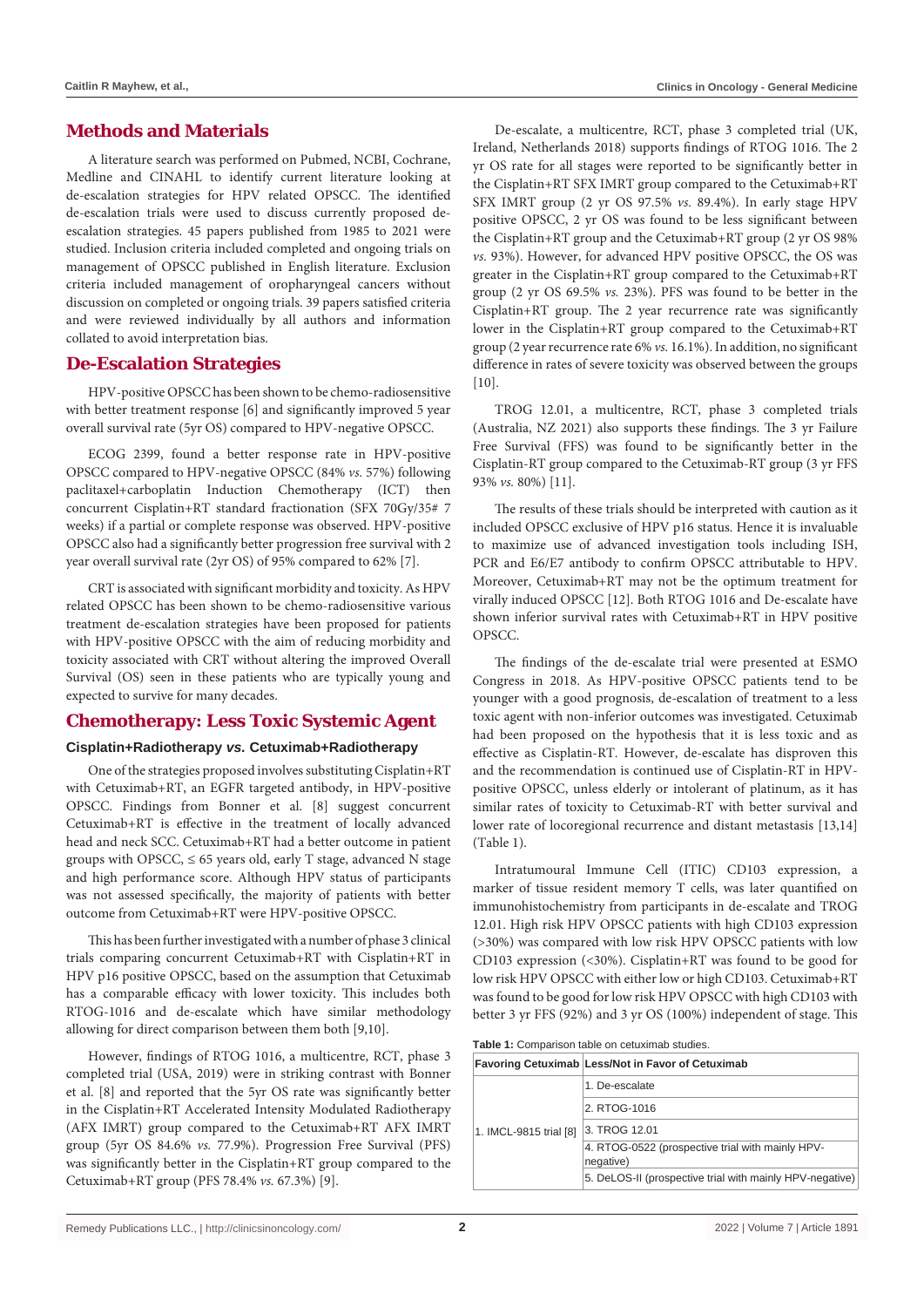| Name of Trial     | Date<br><b>Started</b> | <b>Date Completed</b> | <b>For/against De-escalation</b> | Compared                                   |
|-------------------|------------------------|-----------------------|----------------------------------|--------------------------------------------|
| RTOG 1016         | 2011                   | 2019                  | Against de-escalation            | Cisplatin+RT vs. Cetuximab+RT              |
| De-escalate       | 2012                   | 2018                  | Against de-escalation            | Cisplatin+RT vs. Cetuximab+RT              |
| <b>TROG 12.01</b> | 2013                   | 2021                  | Against de-escalation            | Cisplatin+RT vs. Cetuximab+RT              |
| RTOG 0522         | 2005                   | 2011                  | Against de-escalation            | Cisplatin+RT vs. Cetuximab+Cisplatin+RT    |
| TROG 02.02        | 2002                   | 2010                  | No significant difference        | Cisplatin+RT vs. Tirapazamine+Cisplatin+RT |
| TAX TAXOTERE 324  | 1999                   | 2011                  | For de-escalation                | TPF ICT vs. PF ICT                         |

**Table 2:** Chemotherapy studies.

could be targeted for de-escalation in future trials [15].

#### **Combination chemoradiotherapy**

Changes in concurrent CRT have been proposed as a deescalation strategy. Various studies have investigated this including RTOG 0522 and TROG 02.02 [16,17] (Table 2).

RTOG 0522 a multicentre RCT, phase 3 completed trial (USA, 2011) compared concurrent Cisplatin+RT with Cetuximab+Cisplatin+RT in HPV positive OPSCC patients. Patients received a radiotherapy regimen of either AFX (72 Gy/42# 6 weeks) or AFX IMRT (70 Gy/35# 6 weeks). No significant difference in overall outcomes was found by adding Cetuximab to Cisplatin+RT. There was no significant difference in 3 yr OS in the Cetuximab+Cisplatin+RT group compared to Cisplatin+RT (3 yr OS 72.9% *vs.* 75.8%) [16].

TROG 02.02 a multicentre, randomized, phase 3 completed trials (Europe, USA, Australia, New Zealand, 2010) compared Cisplatin+RT with concurrent Tirapazamine+Cisplatin+RT SFX in both HPV p16 positive and negative OPSCC. 57% of patients recruited were HPV p16 positive. No significant improvement in 2 yr OS was found by adding Tirapazamine to Cisplatin+RT irrespective of HPV status. HPV-positive OPSCC patients had significantly better 2 yr OS compared with HPV negative OPSCC (2 yr OS 91% *vs.* 74%). Two year Failure Free Survival (FFS) was also better in the HPV p16 positive OPSCC group compared to HPV-negative OPSCC (2 yr FFS 87% *vs.* 72%). In addition, Loco-Regional Failure (LFR) rates were lower in the HPV p16 positive OPSCC group [17].

#### **Induction chemotherapy+cisplatin-radiotherapy**

ICT prior to concurrent Cisplatin+RT has been proposed as a deescalation strategy for HPV positive OPSCC. The aim of ICT is to shrink the tumor and provide a smaller area to irradiate. The tumor response to ICT can then be used as a predictive guide to how the tumour will respond with RT.

TAX TAXOTERE 324 a multicentre, randomized, phase 3 completed trials (China, 2011) compared TPF ICT (Cisplatin+5 fluorouracil+docetaxel) with PF ICT (Cisplatin+5-fluorouracil) followed by Cisplatin+RT (70-74 Gy/35-37# 7 weeks) in both groups. The OS and PFS was significantly better in the TPF ICT group. 50% of participants recruited in the trial had HPV positive OPSCC and were found to have significantly better outcomes compared to HPVnegative OPSCC. The 5 yr OS was greater in the HPV-positive group compared to HPV-negative OPSCC (5 yr OS 82% *vs.* 35%). The 5 year PFS was also significantly greater for the HPV-positive OPSCC group compared to HPV-negative OPSCC (5 yr PFS 78% *vs.* 28%) [18].

This strategy with better outcomes and less associated toxicity can be used as a cytoreductive measure prior to considering concomitant CRT for high volume HPV-positive disease.

#### **Radiotherapy: De-escalated RT**

Other proposed de-escalation strategies include reduction of the total radiation dose for HPV positive OPSCC (Table 3).

Cartmill et al. [19] reported that morbidity associated with RT in OPSCC is dose dependent. RT to the pharyngeal constrictors adversely affects swallow and causes dysphagia, stricture formation, aspiration risk and dependence on PEG feeding. Mirghani et al. [20] and Duprez et al. [21] have shown that if more than 50% of the superior pharyngeal constrictors and more than 30% of the middle pharyngeal constrictors are exposed to the standard RT dose of 70 Gy or above then the risk of adverse effects significantly increases. Therefore, by reducing the RT dose to 52 Gy to 55 Gy, or, by reducing the RT field to completely avoid the superior and middle pharyngeal constrictors, where possible, this should significantly reduce the severity of adverse effects. Intensity Modulated Radiotherapy (IMRT) is more targeted and its development has been associated with reduced RT associated morbidity. A number of clinical trials have been published or continue to investigate reduction of RT dose comparing standard 70 Gy with de-escalated 54 Gy to 56 Gy [22-24]. These trials recruited patients based on their ISH or PCR positive status.

ECOG 1308 a multicentre, non-randomized, phase 2 completed trial (USA, 2014) compared con-current Cetuximab+SFX IMRT (69 Gy/33#) with Cetuximab+low dose IMRT (54 Gy/27#) in stage III/IV HPV positive OPSCC patients. Following ICT (Paclitaxel, Cisplatin and Cetuximab) participants were restaged and if showing a partial or complete response to ICT they received concurrent Cetuximab+SFX IMRT or Cetuximab+low dose IMRT (54 Gy/27#). The Cetuximab-

| <b>Name of Trial</b> | <b>Date Started</b> | <b>Date Completed</b> | <b>For/against De-escalation</b>      | Compared                                                                   |
|----------------------|---------------------|-----------------------|---------------------------------------|----------------------------------------------------------------------------|
| <b>TORPEdO</b>       | 2020                | Ongoing               | Awaited                               | <b>IMPT vs. IMRT</b>                                                       |
| <b>ECOG 1308</b>     | 2010                | 2014                  | For de-escalation                     | Cetuximab+SFX IMRT vs. Cetuximab+low dose IMRT                             |
| <b>RTOG 9003</b>     | 1991                | 2010                  | For de-escalation                     | SFX vs. hyper-FX RT vs. AFX-S vs. AFX-C                                    |
| RTOG 0129            | 2002                | 2010                  | No significant difference in outcomes | Cisplatin+SFX RT vs. AFX-C RT                                              |
| NRG-HNOO2            | 2014                | 2019                  | Against de-escalation                 | Cisplatin+IMRT (60 Gy/30#/6 weeks) vs. IMRT (60 Gy/30#/5<br>weeks)         |
| ORATOR <sub>2</sub>  | 2018                | 2020                  | For RT                                | Reduced dose RT+/-cisplatin vs. TORS+neck dissection+/-<br>reduced dose RT |

**Table 3:** Radiotherapy studies.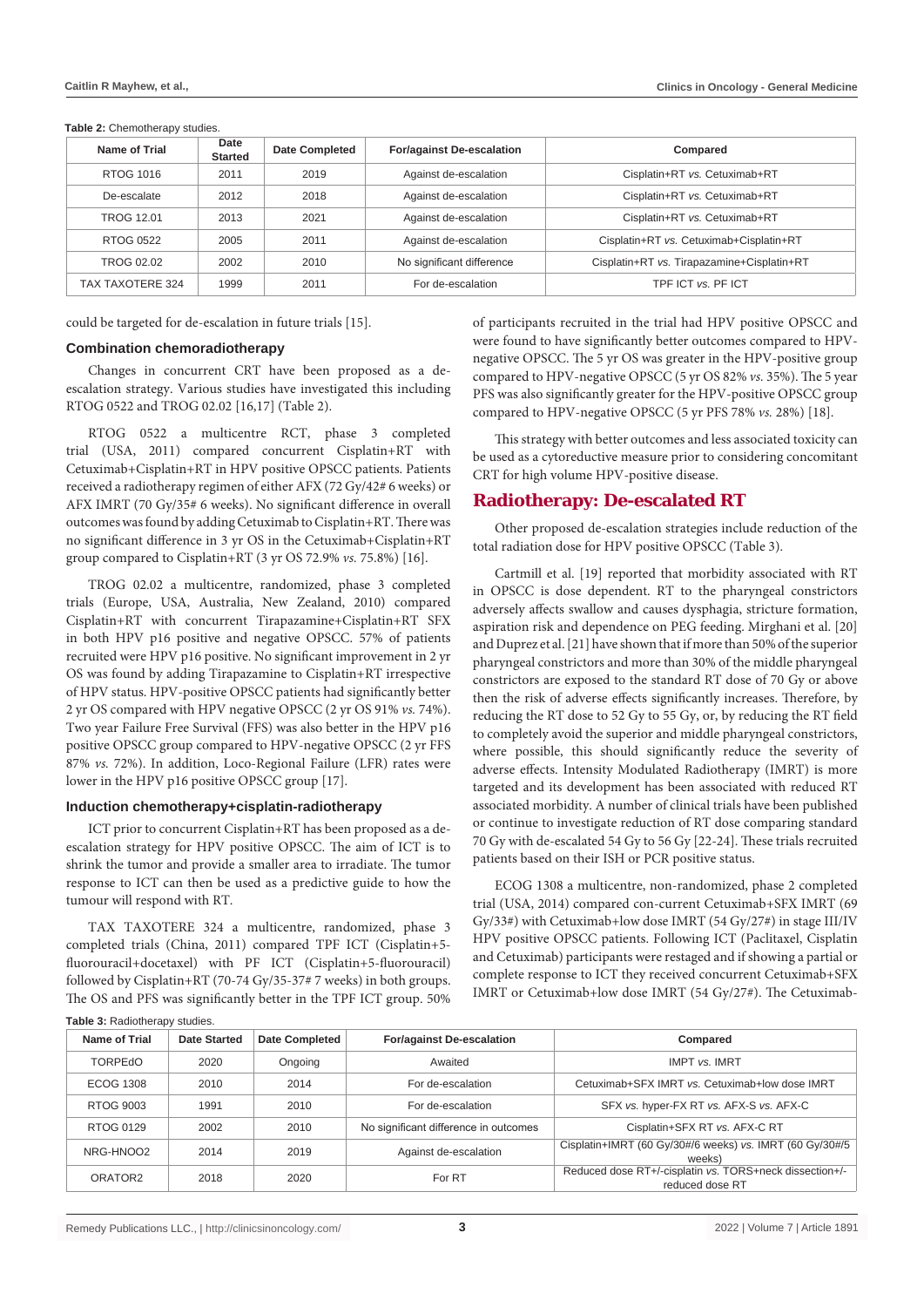low dose IMRT group showed complete response to ICT. OS and PFS rate was found to be significantly better in the Cetuximab+low dose IMRT group compared to the Cetuximab+SFX IMRT group (OS 96% *vs.* 94%; PFS 96% *vs.* 80%). Early toxicity was lower for the Cetuximab+low dose IMRT group compared to the Cetuximab-SFX IMRT group with a significantly lower rate of dysphagia to liquids (40% *vs.* 89%) and lower rate of malnutrition (10% *vs.* 44%) [22].

RTOG 0129 a multicentre, randomized, phase 3 completed trials (USA, 2010) compared Cisplatin+SFX RT with Cisplatin+accelerated fractionation with concomitant boost (AFX-C RT 72 Gy). It highlighted the prognostic implication of HPV-positive in OPSCC and stratification of risk groups based on findings and HPV status on prognosis with 3 yr OS of 82.4% *vs.* 57% with risk reduction of death by 58%. However, no significant difference was seen in 3 yr OS between Cisplatin+AFX-C RT and Cisplatin+SFX RT (70% *vs.* 64.3%), albeit with 10% reduction of death rate amongst Cisplatin-AFX-C group [25].

Further report in 2014 updated the RTOG 0129 findings highlighting significant 8 yr OS [23], PFS in HPV-positive OPSCC patients receiving Cisplatin+AFX-C RT compared to Cisplatin+SFX RT. LRF was significantly reduced in HPV-positive group receiving Cisplatin+AFX-C RT. But no significant difference in toxicity was seen between the two groups.

63.8% of participants had HPV-positive OPSCC. No significant difference was found in OS or late toxicity between the groups. The HPV-positive OPSCC participants were noted to have significantly better outcomes compared to HPV-negative OPSCC (8 yr OS 70.9% *vs.* 30.2%). 8 yr PFS was significantly better and 8 year LRF was lower in the HPV-positive OPSCC compared to HPV-negative OPSCC (8 yr PFS 64% *vs.* 23.3%; 8 yr LRF 19.5% *vs.* 52.4%). Of note tobacco smoking was found to partially negate the HPV benefit [23].

TORPEdO a multicentre, RCT, phase 3 in process trial (UK) started recruitment in January 2020 and is comparing concurrent chemotherapy + Intensity Modulated Proton beam Therapy (IMPT) with concurrent chemotherapy + IMRT for locally advanced OPSCC [24].

# **Radiotherapy: RT Alone. Without Chemotherapy**

Single modality treatment with RT alone has been suggested as a de-escalation strategy for HPV-positive OPSCC.

NRG-HN002 a multicentre, randomized, phase 2 completed trial (USA, 2019) compared concurrent Cisplatin+IMRT (60 Gy/30#/6 weeks) with IMRT (60 Gy/30#/5 weeks) alone in patients with locoregionally advanced OPSCC with a pack year history of less than 10 years. The 2 yr PFS was found to be better in the concurrent Cisplatin+RT group compared to RT alone (2 year PFS 90.5% *vs.* 87.6%). Two year LRF rate was lower in the concurrent Cisplatin+RT group compared to RT alone (LRF 3.3% *vs.* 9.5%) [26].

RTOG 9003 a multicentre, randomized, phase 3 completed trials (USA, 2010) compared four different RT strategies as a de-escalation strategy for HPV positive OPSCC. They compared SFX (70 Gy/35#/7 weeks) with hyper fractionation radiotherapy (hyper-FX RT) (81.6 Gy/68# twice daily/7 weeks), AFX with split (AFX-S) (67.2 Gy/42#/6 weeks with 2 weeks rest after 38.4 Gy) and AFX-C (72 Gy/42#/6 weeks). 39% of patients had HPV positive OPSCC and tended to have better out-comes with significantly higher 5 yr OS rates in the HPV

positive OPSCC group compared to traditional OPSCC (5 yr OS 49% *vs.* 19.6%). The hyper-FX RT group was the only group with showed improved Locoregional Control (LRC) and OS without increasing late toxicity at 5 year follow up [27].

# **Surgery: Minimally Invasive Surgery**

Use of minimally invasive surgical techniques for HPV-positive OPSCC is another proposed de-escalation strategy [4,20,28]. Patients with early stage T1/2 N0 tumors can be treated with single modality treatment with either surgery or RT alone. One of the main benefits of surgery over RT is the fact that it can provide information regarding the staging of the tumor which can then be used to guide adjuvant treatment with CT or RT and de-escalation with dose reduction. Adverse pathological features such as extra-capsular spread are significant in HPV-negative OPSCC but have less relevance in HPVpositive OPSCC [29,30].

Open surgical resection with free flap reconstruction is associated with high rates of morbidity and is therefore a less favored surgical option. More recently, new surgical techniques have been developed; including, Trans Oral Robotic Surgery (TORS) which is minimally invasive and now being considered for both patients with T1/2 N0 tumors and also for locally advanced T3 tumors. TORS has many benefits including easier access, better vision, tremor reduction and 3D infield optics allowing for better evaluation of margins. However, there are some limitations with the use of minimally invasive surgical techniques. For instance, TORS is not widely available in all centers due to the significant associated cost, limiting availability and access. Other minimally invasive surgeries such as trans-oral laser microsurgery are more widely available in most centers and are a good alternative. Previous concerns' regarding the initial line of sight has been largely resolved through the use of fiber optic delivery systems.

A number of published and ongoing trials are investigating such minimally invasive surgical techniques including MOSES, ORATOR and EORTC 1420-HNCG-ROG [31-33].

MOSES a prospective descriptive observational cohort study (UK) started recruitment in November 2019 and is expected to be completed in November 2021 comparing different surgical techniques including robotic surgery, laser surgery and endoscopic surgery [31].

ORATOR a multicentre, randomized, phase 2 completed trial (Australia, Canada, 2019) compared TORS+neck dissection+adjuvant CRT (based on pathology) (60 Gy/30#) with concurrent CRT SFX if nodal involvement (N1-2). 88% of patients recruited to the trial were HPV p16 positive and were equally split between the two arms. Quality of life at 1 year was slightly better with regards to lower rates of dysphagia in the RT group compared to TORS but not to a clinically significant level [32].

The ORATOR2 trial, a multicentre, randomized, phase 2 trial led on from this to compare reduced dose RT  $\pm$  Cisplatin (60 Gy/30#) with TORS plus neck dissection ± adjuvant reduced dose RT for intermediate risk for patients with T1-2, N0-2, M0 HPV-positive disease. Unfortunately, due to unacceptable grade 5 toxicity reported in the surgery arm this trial had to be stopped early in November 2020 prior to completion. Two deaths including an oropharyngeal bleed and cervical spine osteomyelitis were reported in the surgical group secondary to treatment. Initial outcomes in the RT group compared to TORS were promising including 36-month OS (100% *vs.* 89.1%) and 36-month PFS (100% *vs.* 83.5%). MDADI score was slightly better in the RT group  $(85.7 \pm 15.6 \text{ vs. } 84.7 \pm 14.5 \text{ at } 1 \text{ year, } p=0.85)$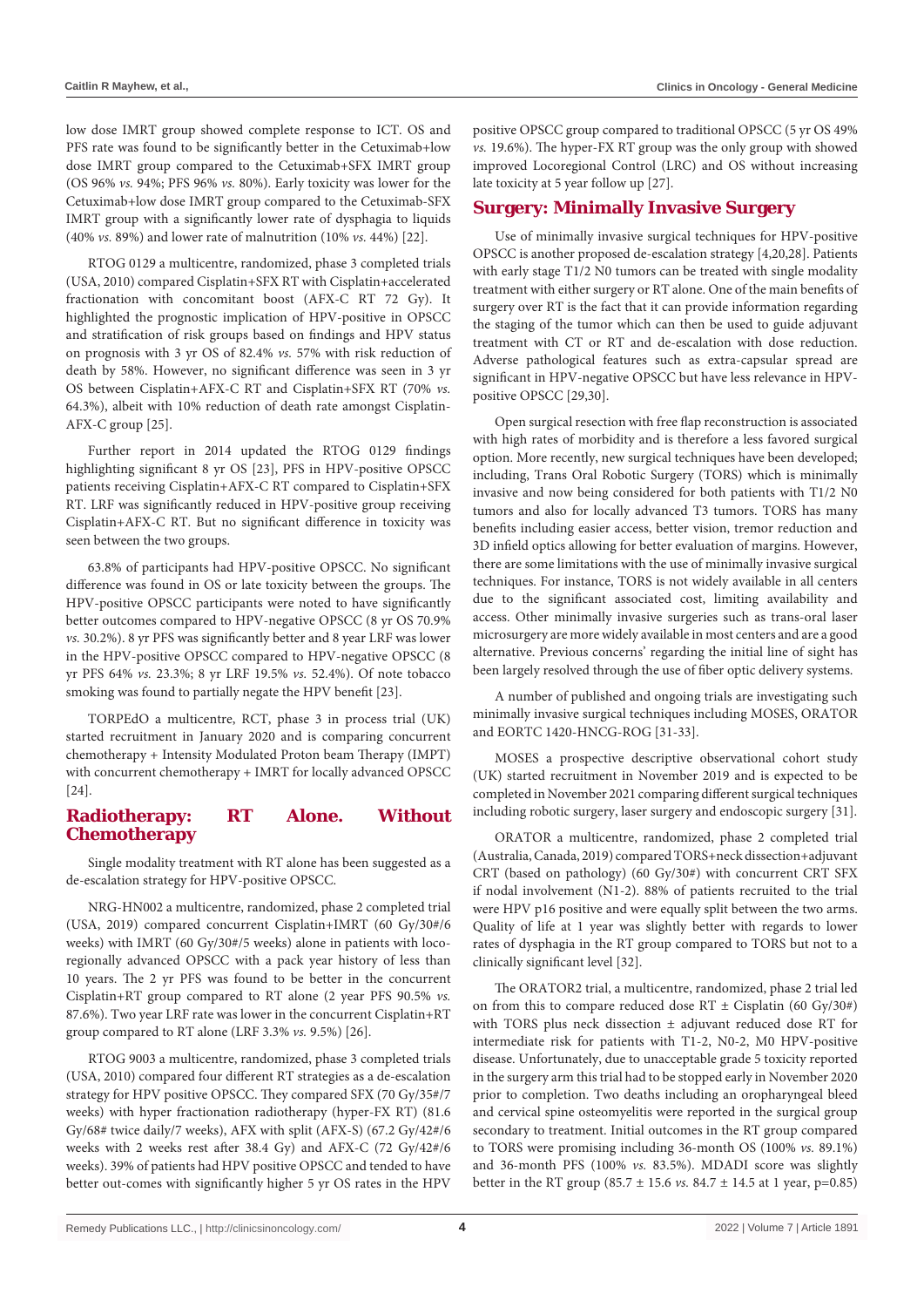with no patients requiring a feeding tube a 1 year [34].

EORTC 1420-HNCG-ROG a multicentre, randomized, phase 3 in process trial (UK, Europe) started recruitment in November 2017 and has an estimated completion date of January 2028 and is comparing trans oral surgery with selective neck dissection with IMRT with boost (66-70 Gy/33-35#). In the surgical group close margins of <1 mm are re-resected and adjuvant treatment with RT alone or concurrent CRT is offered based on pathology [33].

# **Surgery: Surgery followed by De-escalated RT**

Another de-escalation strategy proposed for HPV-positive OPSCC is surgery followed by adjuvant low dose RT.

PATHOS a multicentre, RCT, phase 2/3 completed trial (UK) started recruitment in October 2015 with expected completion in April 2027 and is investigating post operative adjuvant low dose RT in patients with HPV-positive OPSCC. Following transoral laser microsurgery participants are split into low, medium or high risk groups, based on histology. The low risk group does not receive any further treatment. The medium risk group receives standard FX RT or low dose RT. The high risk group receives concurrent Cisplatin-RT or standard FX RT alone. The estimated completion date of this trial is the October 31st, 2022 [35].

ECOG 3311 a multicentre, randomized, phase 2 completed (USA, 2020) investigated post-operative adjuvant low dose RT in patients with HPV p16 positive OPSCC. Following transoral resection plus neck dissection, patients with pT1-2 N0-1 OPSCC were observed, patients with clear or close margins  $(\leq 1 \text{ mm})$ , ECS, PNI/LVI or 2 to 4 metastatic lymph nodes will receive IMRT with either 50 Gy or 60 Gy and patients with positive margins, 5 or more metastatic lymph nodes or 1 mm ECS received Cisplatin-IMRT. 2 yr PFS was found to be better in the IMRT groups compared to observation or Cisplatin+IMRT (2 yr PFS 95% *vs.* 93.9% *vs.* 90.5%). Based on the outcomes of this a future, randomized phase 3 trial will be designed [36].

# **Combination of De-escalation Strategies**

Compare (UK) started recruitment in July 2015, is expected to be completed in January 2023 and has five different treatment arms including Cisplatin+IMRT (70 Gy/35#) *vs.* ICT (Cisplatin+5- Fluorouracil)+docetaxel then Cisplatin+IMRT (70 Gy/35#) *vs.* Cisplatin-dose escalated IMRT (64 Gy/25#) *vs.* surgery then Cisplatin+IMRT (70 Gy/35#) *vs.* Durvalumab+Cisplatin+IMRT (70 Gy/35#) then Durvalumab [37].

Most of the ongoing trials look at overall survival, event free survival as primary outcome measures. Adverse events including toxicity (acute/late), quality of life, swallow, cost effect of treatment, surgical complications are secondary outcomes.

# **Conclusion**

The results of several clinical trials are awaited; however, the available results are not promising for de-escalation in HPV-positive OPSCC. ECOG 1308 has shown de-escalation with ICT followed by cetuximab-low dose RT to be superior. NRG-HN002 found low dose Cisplatin-RT superior to AXF. De-escalate and RTOG 1016 both found Cetuximab-RT to be inferior to Cisplatin-RT with significantly worse outcomes and no significant difference in severe toxicity. ECOG 3311 supports reducing the dose of RT after surgery. Further validation through randomized control trials is needed prior to widespread changes in practice.

#### **References**

- 1. [Vokes EE, Agrawal N, Seiwert TY. HPV-associated head and neck cancer.](https://pubmed.ncbi.nlm.nih.gov/26656751/)  [J Natl Cancer Inst. 2015;107\(12\):djv344.](https://pubmed.ncbi.nlm.nih.gov/26656751/)
- 2. [Gillison ML. Human papillomavirus-associated head and neck cancer](https://pubmed.ncbi.nlm.nih.gov/15599852/)  [is a distinct epidemiologic, clinical and molecular entitiy. Semin Oncol.](https://pubmed.ncbi.nlm.nih.gov/15599852/)  [2004;31\(6\):744-54.](https://pubmed.ncbi.nlm.nih.gov/15599852/)
- 3. [Ang KK, Harris J, Wheeler R, Weber R, Rosenthal DI, Nguyen-Tân PF,](https://pubmed.ncbi.nlm.nih.gov/20530316/)  [et al. Human papillomavirus and survival of patients with oropharyngeal](https://pubmed.ncbi.nlm.nih.gov/20530316/)  [cancer. N Engl J Med. 2010;363\(1\):24-35.](https://pubmed.ncbi.nlm.nih.gov/20530316/)
- 4. [Masterton L, Moualed D, Liu ZW, Howard JEF, Dwivedi RC, Tysome](https://pubmed.ncbi.nlm.nih.gov/25091798/)  [JR, et al. De-escalation treatment protocols for humanpapil-lomavirus](https://pubmed.ncbi.nlm.nih.gov/25091798/)[associated oropharyngeal squamous cell carcinoma: A systematic review](https://pubmed.ncbi.nlm.nih.gov/25091798/)  [and meta-analysis of current clinical trials. Eur J Cancer. 2014;50\(15\):2636-](https://pubmed.ncbi.nlm.nih.gov/25091798/) [48.](https://pubmed.ncbi.nlm.nih.gov/25091798/)
- 5. [Machtay M, Moughan J, Trotti A, Garden AS, Weber RS, Cooper JS, et al.](https://pubmed.ncbi.nlm.nih.gov/18559875/)  [Factors associated with severe late toxicity after concurrent chemoradiation](https://pubmed.ncbi.nlm.nih.gov/18559875/)  [for locally advanced head and neck cancer: An RTOG analysis. J Clin](https://pubmed.ncbi.nlm.nih.gov/18559875/)  [Oncol. 2008;26\(21\):3582-9.](https://pubmed.ncbi.nlm.nih.gov/18559875/)
- 6. [Psychogios G, Alexiou C, Agaimy A, Brunner K, Koch M, Mantsopoulos](https://pubmed.ncbi.nlm.nih.gov/24616325/)  [K, et al. Epidemiology and survival of HPV related tonsillar carcinoma.](https://pubmed.ncbi.nlm.nih.gov/24616325/)  [Cancer Med. 2014;3\(3\):652-9.](https://pubmed.ncbi.nlm.nih.gov/24616325/)
- 7. [Cmelak A, Dietrich MS, Li S, Ridner S, Forastiere A, Burtness BA, et](https://pubmed.ncbi.nlm.nih.gov/33353553/)  [al. ECOG-ACRIN 2399: Analysis of patient related out-comes after](https://pubmed.ncbi.nlm.nih.gov/33353553/)  [Chemoradiation for locally advanced head and neck cancer. Cancers Head](https://pubmed.ncbi.nlm.nih.gov/33353553/)  [Neck. 2020;5\(1\):12.](https://pubmed.ncbi.nlm.nih.gov/33353553/)
- 8. [Bonner JA, Harari PM, Giralt J, Azarnia N, Shin DM, Cohen RB, et al.](https://pubmed.ncbi.nlm.nih.gov/16467544/)  [Radiotherapy plus cetuximab for squamous cell carcinoma of the head and](https://pubmed.ncbi.nlm.nih.gov/16467544/)  [neck. N Engl J Med. 2006;354\(6\):567-78.](https://pubmed.ncbi.nlm.nih.gov/16467544/)
- 9. [Gillison ML, Trotti AM, Harris J, Eisbruch A, Harari PM, Adelstein DJ,](https://pubmed.ncbi.nlm.nih.gov/30449625/)  [et al. Radiotherapy plus cetuximab or cisplatin in human papillomavirus](https://pubmed.ncbi.nlm.nih.gov/30449625/)[positive oropharyngeal cancer \(NRG Oncology RTOG 1016\): A randomised,](https://pubmed.ncbi.nlm.nih.gov/30449625/)  [multicentre, non-inferiority trial. Lancet. 2019;393\(10166\):40-50.](https://pubmed.ncbi.nlm.nih.gov/30449625/)
- 10. [Mehanna H, Robinson M, Hartley A, Kong A, Foran B, Fulton-Lieuw](https://pubmed.ncbi.nlm.nih.gov/30449623/)  [T, et al. Radiotherapy plus cisplatin or cetuximab in low-risk human](https://pubmed.ncbi.nlm.nih.gov/30449623/)  [papillomavirus-positive oropharyngeal cancer \(De-ESCALaTE HPV\): An](https://pubmed.ncbi.nlm.nih.gov/30449623/)  [open-label randomised controlled phase 3 trial. Lancet. 2019;393:51-60.](https://pubmed.ncbi.nlm.nih.gov/30449623/)
- 11. [Rischin D, Kimg M, Kenny L, Porceddu S, Wratten C, Macann A, et al.](https://pubmed.ncbi.nlm.nih.gov/34098030/)  [Randomised trial of radiotherapy with weekly cispla-tin or cetuximab in](https://pubmed.ncbi.nlm.nih.gov/34098030/)  [low risk HPV associated oropharyngeal cancer \(TROG 12.01\): A Trans-](https://pubmed.ncbi.nlm.nih.gov/34098030/)[Tasman Radiation Oncology Group study. Int J Radiat Oncol Biol Phys.](https://pubmed.ncbi.nlm.nih.gov/34098030/)  [2021;111\(4\):876-86.](https://pubmed.ncbi.nlm.nih.gov/34098030/)
- 12. [Boscolo-Rizzo P, Del Mistro A, Bussu F, Lupato V, Baboci L, Almadori G,](https://pubmed.ncbi.nlm.nih.gov/23853396/)  [et al. New insights into human papilloma virus associated head and neck](https://pubmed.ncbi.nlm.nih.gov/23853396/)  [squamous cell carcinoma. Acta Otorhinolaryngol Ital. 2013;33\(2\):77-87.](https://pubmed.ncbi.nlm.nih.gov/23853396/)
- 13. [Mehanna H. 6660 Cetuximab versus cisplatin in patients with HPV](https://oncologypro.esmo.org/meeting-resources/esmo-2018-congress/Cetuximab-versus-cisplatin-in-patients-with-HPV-positive-low-risk-oropharyngeal-cancer-receiving-radical-radiotherapy)[positive, low risk oropharyngeal cancer, receiving radical radiotherapy.](https://oncologypro.esmo.org/meeting-resources/esmo-2018-congress/Cetuximab-versus-cisplatin-in-patients-with-HPV-positive-low-risk-oropharyngeal-cancer-receiving-radical-radiotherapy)  [ESMO 2018 Congress. Munich, Germany. 2018.](https://oncologypro.esmo.org/meeting-resources/esmo-2018-congress/Cetuximab-versus-cisplatin-in-patients-with-HPV-positive-low-risk-oropharyngeal-cancer-receiving-radical-radiotherapy)
- 14. [The ASCO Post. ESMO 2018: Cetuximab vs. cisplatin in patients with](https://ascopost.com/News/59394)  [HPV-positive oropharyngeal cancer receiving radiotherapy. The ASCO](https://ascopost.com/News/59394)  [Post. 2018.](https://ascopost.com/News/59394)
- 15. [Rischin D, Mahanna HM, Young RJ, Bressel M, Dunn J, Corry J, et al.](https://ascopubs.org/doi/abs/10.1200/JCO.2021.39.15_suppl.109)  [Identification of good and poor prognosis HPV associated oropharyngeal](https://ascopubs.org/doi/abs/10.1200/JCO.2021.39.15_suppl.109)  [cancer based on CD103 immune cell expression in patients treated](https://ascopubs.org/doi/abs/10.1200/JCO.2021.39.15_suppl.109)  [with cetuximab and radiotherapy on TROG 12.01 and De-ESCALaTE](https://ascopubs.org/doi/abs/10.1200/JCO.2021.39.15_suppl.109)  [randomised trials. J Clin Oncol. 2021;39\(15\):109.](https://ascopubs.org/doi/abs/10.1200/JCO.2021.39.15_suppl.109)
- 16. [Ang KK, Zhang Q, Rosenthal DI, Nguyen-Tan PF, Sherman EJ, Weber](https://pubmed.ncbi.nlm.nih.gov/25154822/)  [RS, et al. Randomised phase III trial of concurrent accelerated radiation](https://pubmed.ncbi.nlm.nih.gov/25154822/)